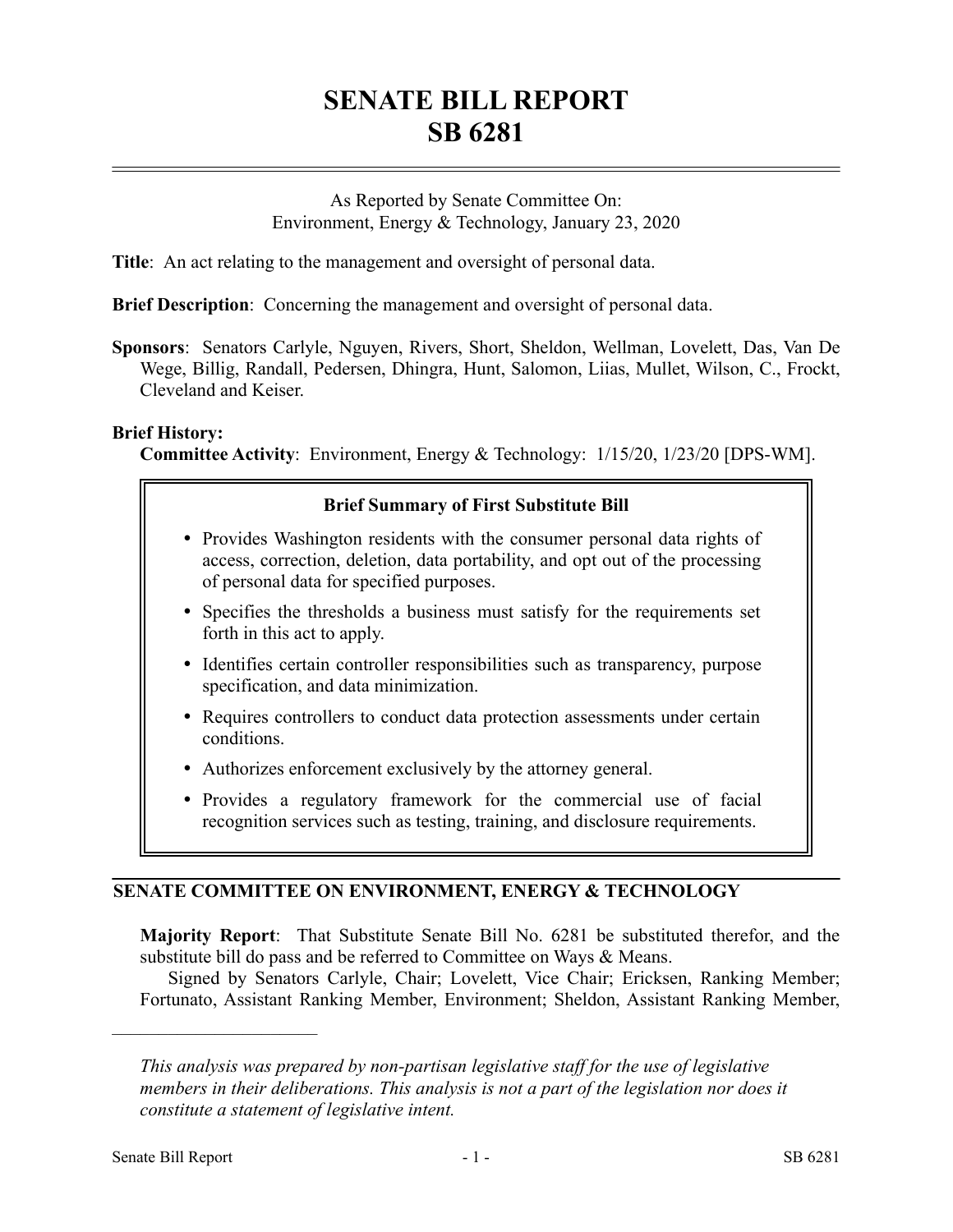Energy & Technology; Brown, Das, Hobbs, Liias, McCoy, Nguyen, Rivers, Short, Stanford and Wellman.

**Staff**: Angela Kleis (786-7469)

**Background**: The Federal Trade Commission (FTC) has been the chief federal agency on privacy policy and enforcement since the 1970s when it began enforcing the Fair Credit Reporting Act, one of the first federal privacy laws. The FTC uses its broad authority to prohibit unfair and deceptive practices, but also enforces more specific privacy statutes, such as the Gramm-Leach Bliley Act and the Children's Online Privacy Protection Act.

Personal information and privacy interests are protected under various provisions of state law. The Washington State Constitution provides that no person is disturbed in their private affairs without authority of law.

**Summary of Bill (First Substitute):** Short Title. This act is known as the Washington Privacy Act.

Jurisdictional Scope. This act applies to legal entities conducting business in Washington or producing products or services targeted to Washington residents, and:

- controlling or processing personal data of 100,000 or more consumers during a calendar year; or
- deriving 50 percent of gross revenue from the sale of personal data and processing or controlling personal data of 25,000 or more consumers.

This act does not apply to local and state governments, municipal corporations, personal data regulated by certain federal and state laws, or data maintained for employment records purposes.

Responsibility According to Role. Controllers and processors are responsible for meeting set obligations. Processors must adhere to instructions of the controller and assist controllers in meeting set obligations. Notwithstanding the instructions of the controller, processors must implement reasonable security procedures, ensure the confidentiality of the processing of personal data, and engage with a subcontractor only after certain requirements are met.

Processing by a processor is governed by a contract between the controller and the processor that is binding on both parties and that sets out the processing instructions to which the processor is bound. Contractual requirements are specified.

Consumer Personal Data Rights. *Consumer Rights.* Except as provided in this act, a consumer has the following rights:

- access—confirm whether a controller is processing their personal data and access such data;
- correction—correct inaccurate personal data, taking into account the nature of the personal data and the purposes of the processing of the personal data;
- deletion—delete their personal data;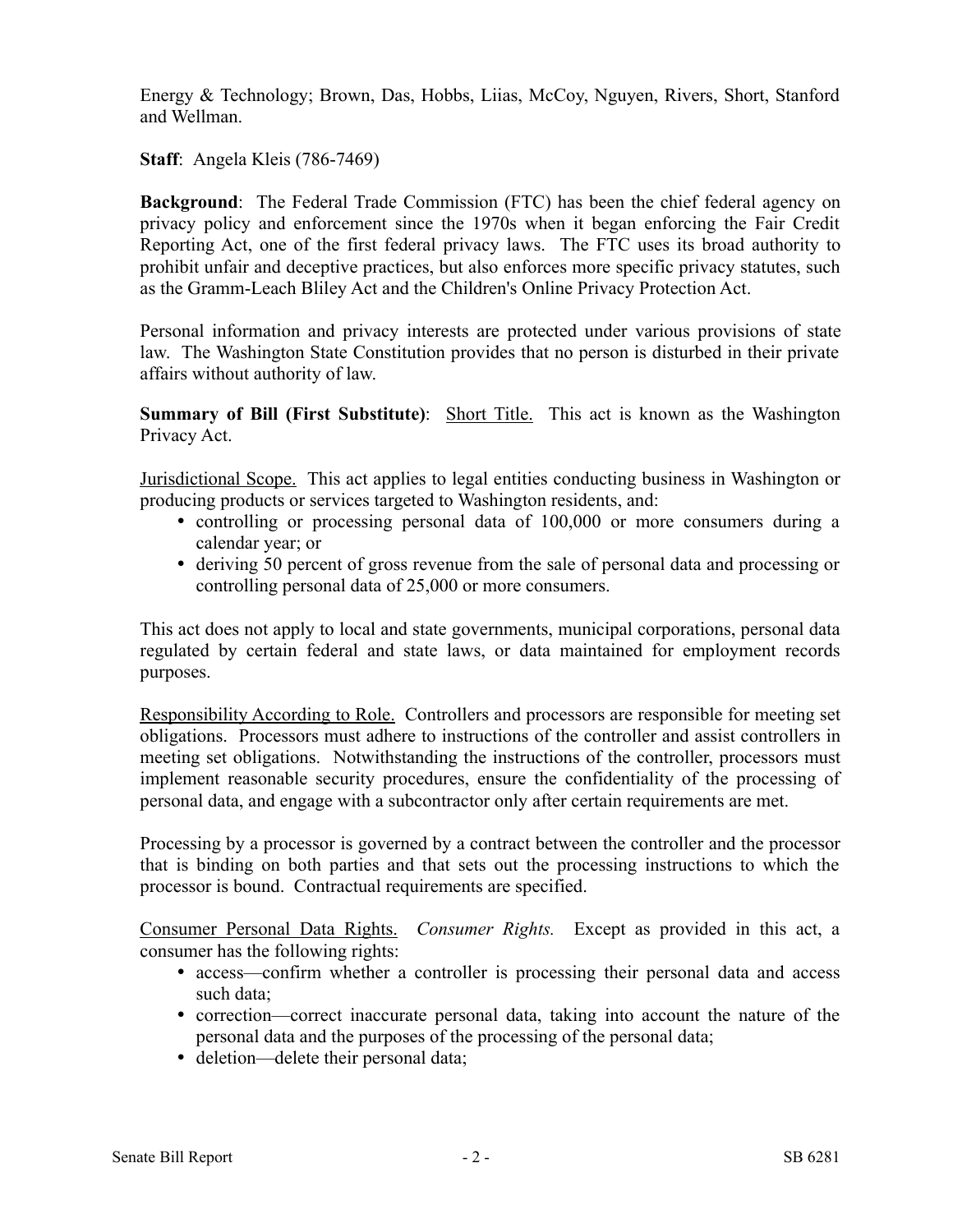- data portability—obtain their personal data, which they previously provided to the controller, in a format that allows the consumer to transmit the data to another controller; and
- opt out—opt out of the processing of their personal data for purposes of targeted advertising, the sale of personal data, or profiling in furtherance of decisions that produce legal effects concerning a consumer or similarly significant effects concerning a consumer.

In the case of processing of personal data concerning a known child, the parent or legal guardian of the known child shall exercise these rights on the child's behalf.

*Responding to Consumer Requests.* A controller must inform a consumer of any action, including an extension, taken on a request within 45 days of receipt of a request. This timeframe may be extended once for an additional 45 days. If a controller does not take action on a request, the controller must inform the consumer within 45 days of receipt of the request with the reasons for not taking action and instructions on how to appeal the decision with the controller. Controllers must establish an internal process for consumers to appeal a refusal to take action.

Information must be provided by the controller free of charge, up to twice annually, to the consumer. When requests from a consumer are manifestly unfounded or excessive, the controllers may either charge a reasonable administrative fee or refuse to act on the request. The controller bears the burden of demonstrating the manifestly unfounded or excessive character of the request.

A controller is not required to comply with a request to exercise a consumer personal data right if the controller is unable to authenticate the request using commercially reasonable efforts. In such cases, the controller may request additional information.

Processing Deidentified Data or Pseudonymous Data. Controllers or processors are not required to take certain actions in order to comply with this act, such as reidentifying deidentified data or maintaining data in an identified form. The consumer rights identified in this act do not apply to pseudonymous data in cases where the controller is able to demonstrate that it is not in a position to identify the consumer. A controller or processor that uses deidentified data or pseudonymous data must monitor compliance with any contractual commitments.

Responsibilities of Controllers. Controllers responsibilities include:

- providing consumers with a meaningful privacy notice that meets certain requirements, such as including instructions on how to exercise the consumer rights of this act;
- limiting the collection of personal data to what is required for a specified purpose as disclosed to the consumer;
- limiting the collection of data to what is relevant to a specified purpose as disclosed to the consumer;
- prohibiting processing for purposes not compatible with a specified purpose as disclosed to a consumer;
- establishing and implementing data security practices;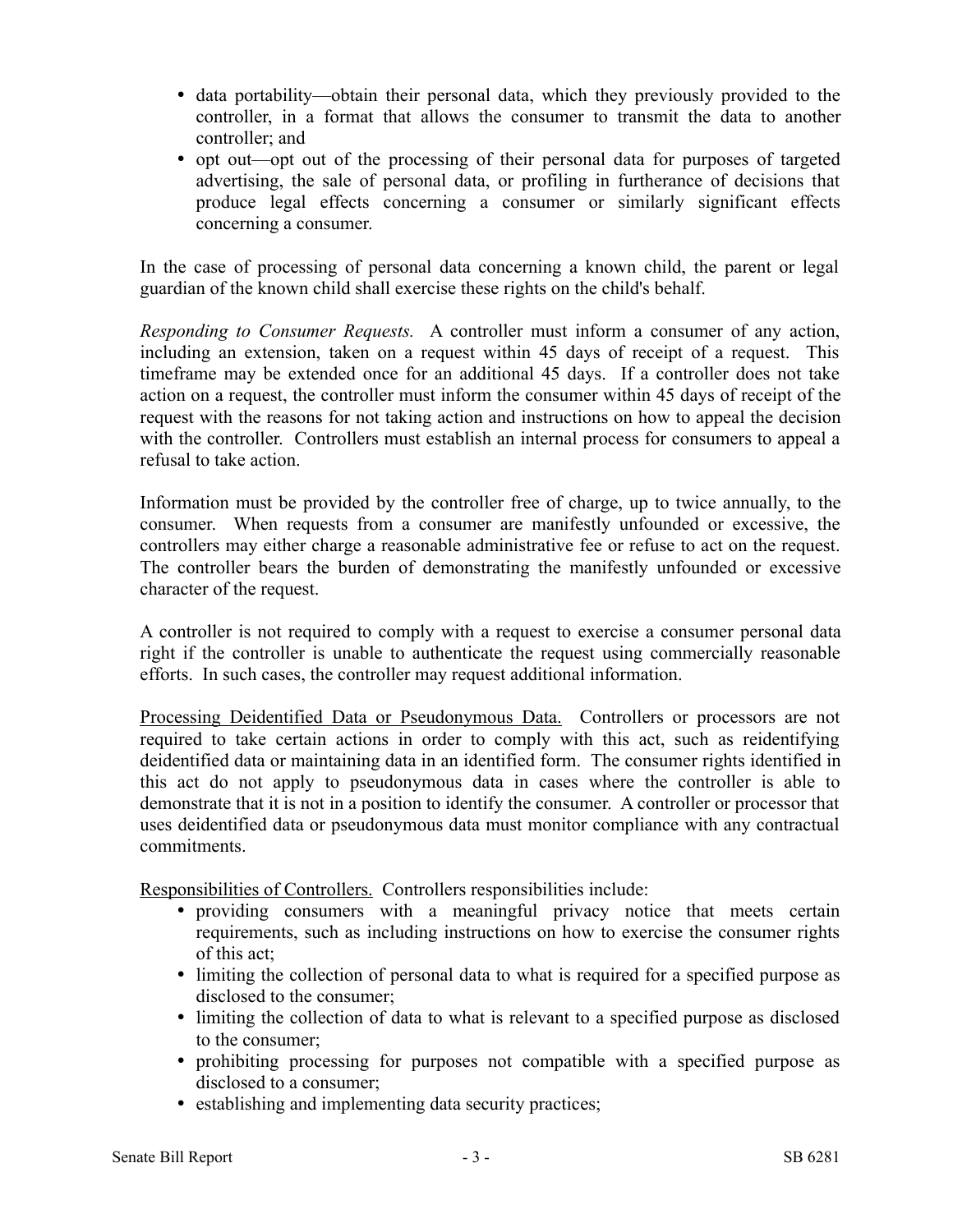- prohibiting processing which violates state or federal law and discriminating against a consumer for exercising any of the consumer rights of this act; and
- obtaining consumer consent in order to process sensitive data.

Data Protection Assessments. Controllers must conduct and document a data protection assessment (assessment) of each of the following processing activities involving personal data:

- the processing of personal data for the purposes of targeted advertising;
- the sale of personal data;
- the processing of personal data for purposes of profiling, where such profiling presents one of the following foreseeable risks to consumers:
	- unfair impact;
	- financial, physical, or reputational injury;
	- intrusion on private affairs that would be offensive to a reasonable person; or
	- substantial injury;
- the processing of sensitive data; and
- any processing activities involving personal data that present a heightened risk of hard to consumers.

The attorney general (AG) may request, in writing, that a controller disclose any assessment relevant to an investigation conducted by the AG. The AG may evaluate the assessment with the controller responsibilities and with other laws. Assessments are confidential and exempt from public inspection.

Assessments conducted by a controller for the purpose of compliance with other laws or regulations may qualify if they have a similar scope and effect.

Limitations and Applicability. Several exemptions to the obligations imposed on controllers or processors are specified such as complying with federal, state, or local laws, providing a service specifically requested by a consumer, or conducting internal research.

Personal data that is processed by a controller pursuant to an exemption must not be processed for any other purpose than those expressly listed. Personal data processed pursuant to an exemption may be processed solely to the extent that such processing is proportionate and limited to what is necessary in relation to a specified purpose. If a controller processes personal data pursuant to an exemption, the controller bears the burden of demonstrating that such processing qualifies for the exemption and complies with specified requirements.

Liability. Any violation shall not serve as the basis for, or be subject to, a private right of action under this act or under any other law.

Enforcement. The AG has exclusive enforcement authority. Any controller or processor that violates this act is subject to an injunction and liable for a civil penalty of not more than \$7,500 for each violation. The Consumer Privacy Account is created. All receipts from the imposition of civil penalties, except for the recovery of costs and attorneys' fees accrued during enforcement, must be deposited into the Consumer Privacy Account. Expenditures from the account may only be used for the purposes of the OPDP.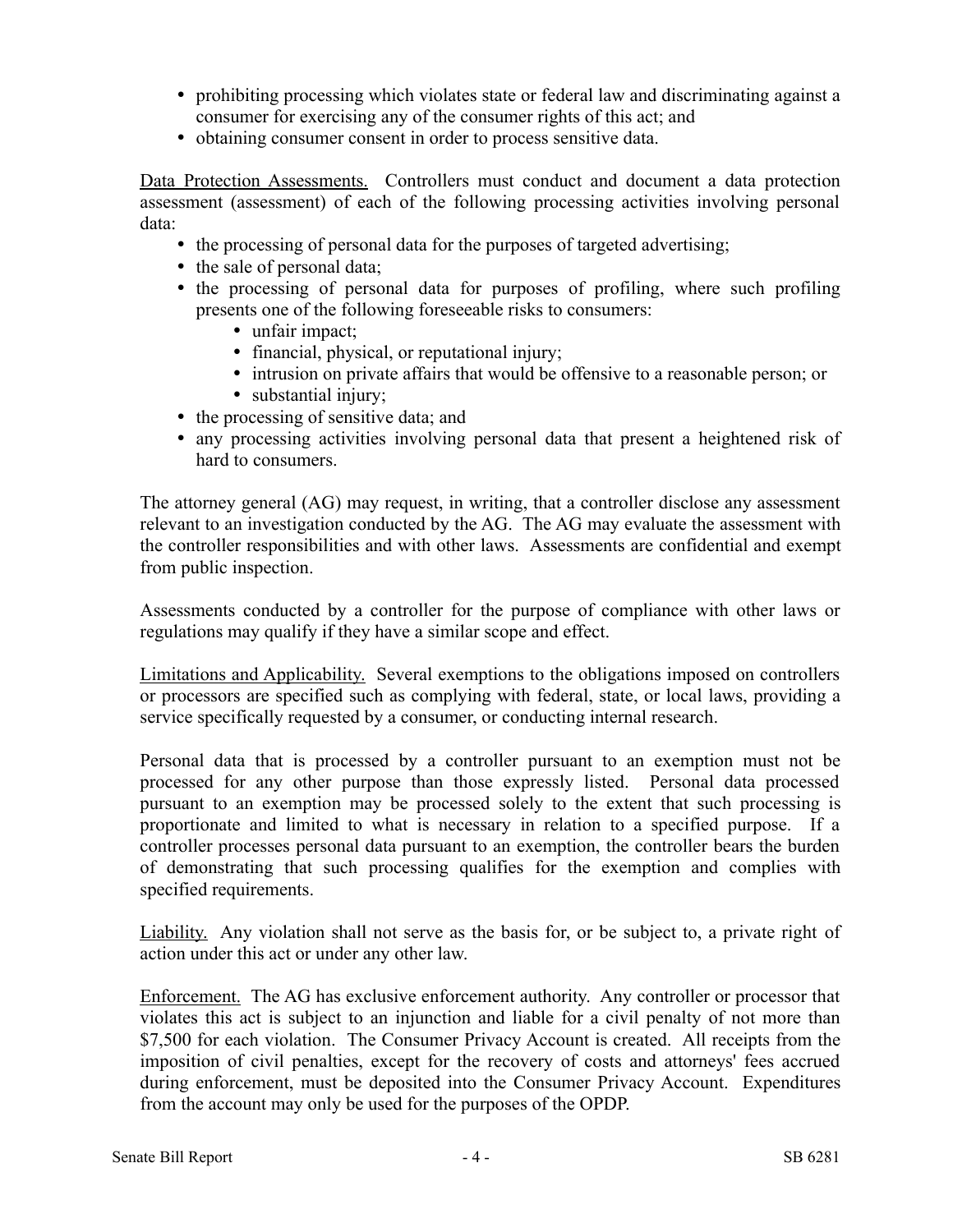Preemption. This act supersedes and preempt laws, ordinances, regulations, or the equivalent adopted by any local entity regarding the processing of personal data by controllers or processors.

Reports and Joint Research Initiatives. The AG must evaluate the liability and enforcement provisions and submit a report of its finding and recommendations to the Governor and the Legislature by July 1, 2022.

The Governor may enter into agreements with British Columbia, California, and Oregon to share personal data for joint research initiatives. Such agreements must provide reciprocal protections that the respective governments agree appropriately safeguard the data.

Commercial Facial Recognition Services. Processors that provide facial recognition services (services) must make available an application programming interface (API) to enable independent tests of the service for accuracy and unfair performance differences across distinct subpopulations. However, making an API available does not require the disclosure of certain information such as proprietary data or if doing so would increase the risk of cyberattacks. If results of the independent testing identify material unfair performance difference across subpopulations and those results are validated, then the provider must develop and implement a plan to address the identified performance differences.

Processors that provide services must also provide documentation that includes specific general information and prohibits, in the required contract, the use of a service by controllers to unlawfully discriminate under federal or state law.

Controllers must provide a conspicuous and contextually appropriate notice that meets certain minimum requirements and obtain consumer consent prior to enrolling a consumer's image in a service used in a physical premise open to the public. A controller may enroll a consumer's image in a service without first obtaining consent from that consumer if certain requirements are met, such as the controller must hold reasonable suspicion, based on a specific incident, that the consumer has engaged in criminal activity.

Controllers using a service to make decisions that produce legal effects on consumers must ensure that those decisions are subject to meaningful human review.

Controllers shall not knowingly disclose personal data obtained from a service to law enforcement except when such disclosure is

- pursuant to consumer consent;
- required by law;
- necessary to prevent or respond to an emergency; or
- to the National Center for Missing and Exploited Children.

Controllers deploying services must respond to a consumer request to exercise the consumer personal data rights and fulfill controller responsibilities. Voluntary services used to verify an aviation passenger's identity in connection with services regulated by the secretary of transportation that meet certain requirements an exempt from the facial recognition regulations of this act.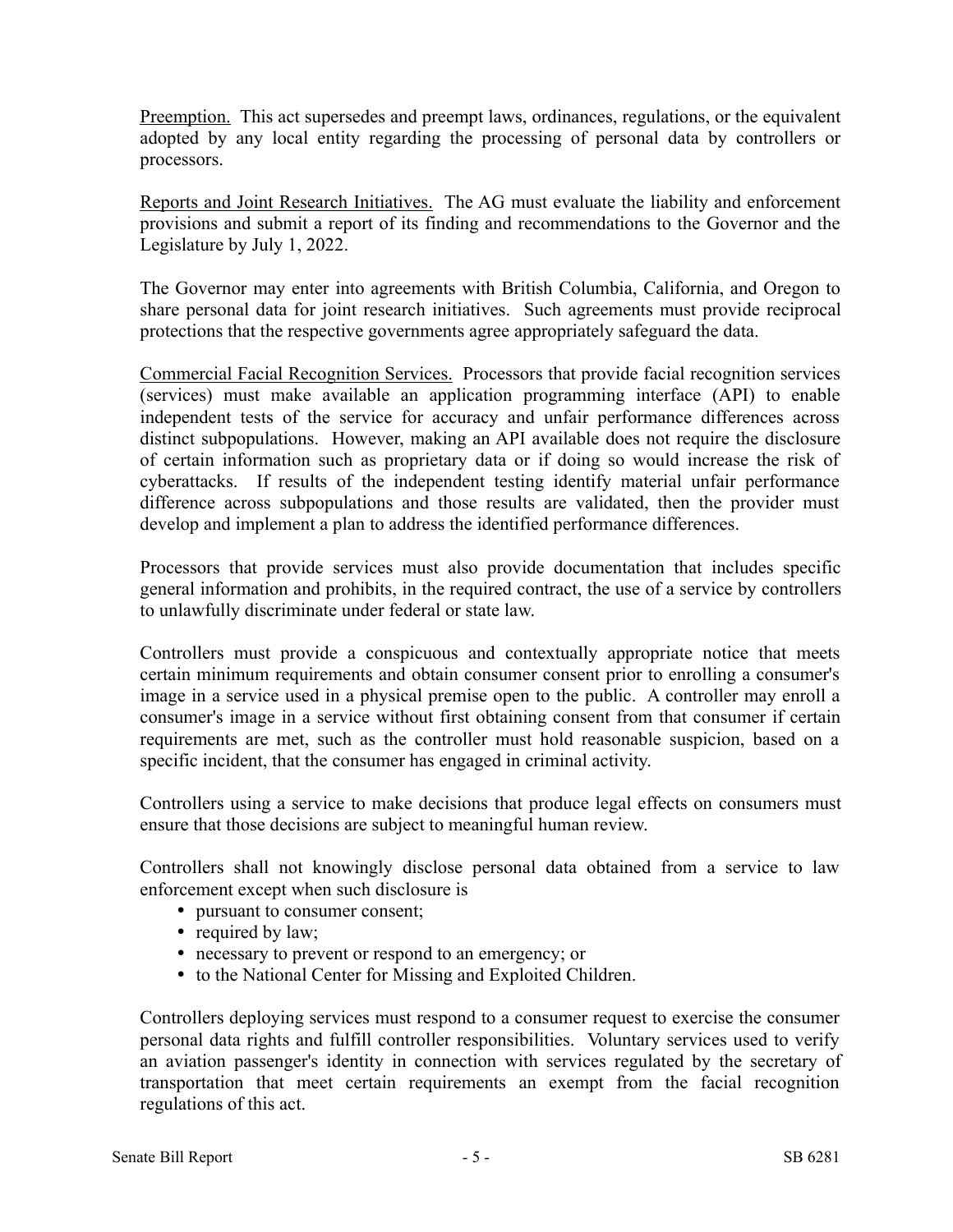## **EFFECT OF CHANGES MADE BY ENVIRONMENT, ENERGY & TECHNOLOGY COMMITTEE (First Substitute)**:

- Modifies definitions.
- Specifies that the threshold of 100,000 or more consumers applies during a calendar year.
- Add exemptions for personal data used or shared in research, healthcare information regulated by specified federal laws, and personal data collected or processed pursuant to the federal Farm Credit Act.
- Provides that a processor may, with the controller's consent, arrange for an independent auditor to conduct audits.
- Removes the requirement for a controller to notify third parties of a consumer's request to exercise certain consumer rights.
- Clarifies that controllers must provide information regarding any appeals process to the attorney general upon request.
- Removes the requirement for the attorney general to make documentation provided regarding an appeal process publicly available.
- Requires controllers to provide consumers with secure and reliable means to submit a request to exercise a consumer right.
- Authorizes a controller to offer different prices or rates of service to a consumer who voluntarily participates in a loyalty or reward program.
- Prohibits the sale of a consumer's personal data collected as part of a loyalty program to a third-party controller unless the sale provides a benefit to a consumer, the sale was disclosed to the consumer, and the third-party only uses the personal data to facilitate the provision of benefit to which the consumer is entitled.
- Removes the requirement for controllers to conduct data protection assessments for each of their processing activities and specifies the activities for which controllers must conduct and document data protection assessments.
- Provides that assessments conducted by a controller pursuant to other laws or regulations may qualify for the data protection assessment required under this act.
- Removes the authorization for controllers and processors to allocate liability by contract.
- Clarifies that services must be tested for unfair performance differences across distinct subpopulations as defined by visually detectable characteristics.
- Requires disclosure of independent testing methodology and data, in addition to results, to a processor to allow for full reproduction of testing.
- Provides an exemption for voluntary services used to verify an aviation passenger's identity in connection with services regulated by the secretary of transportation that meet certain requirements from the facial recognition regulations of this act.
- Provides that making available an API for tests does not require the disclosure of certain information such as proprietary data or if doing so would increase the risk of cyberattacks.
- Requires review of a service annually rather than biannually.
- Removes the requirement to remove facial templates that are more than three years old.
- Clarifies that testing in operational conditions applies to controllers using a service to make decisions that produce legal effects on consumers or similarly significant effects on consumers.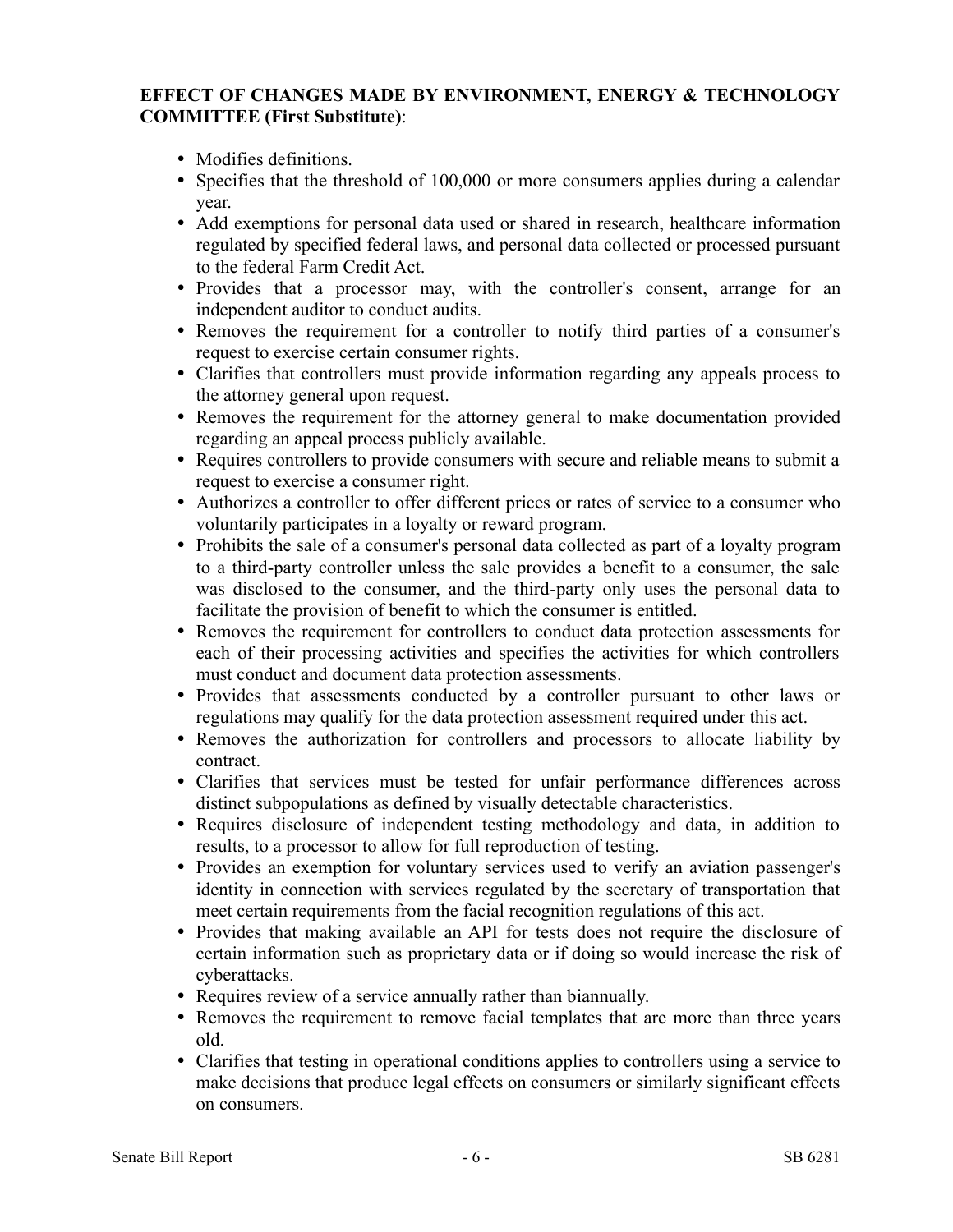- Removes the privacy office study regarding global opt out technologies.
- Makes technical corrections.

**Appropriation**: None.

**Fiscal Note**: Available.

#### **Creates Committee/Commission/Task Force that includes Legislative members**: No.

**Effective Date**: The bill takes effect on July 21, 2021.

**Staff Summary of Public Testimony on Original Bill**: *The committee recommended a different version of the bill than what was heard.* PRO: This takes the best elements from international and other state privacy laws and customizes them in a responsible way for Washington. Washington could be the model for data privacy laws for the nation. Consumers have the right to know what companies are doing with their personal data and companies should have certain obligations regarding that data. This bill is an opportunity to provide protections that do not exist today.

CON: The facial recognition regulations of this bill do not adequately protect Washington residents, and there needs to be a moratorium on the use of the technology. The communities that are most impacted by the use of facial recognition technology should be able to decide if it should be used. This technology should not be used for decisions that have legal effects. In order to provide the best protections to consumers, this bill needs to have a private right of action as well as increased resources to the attorney general. We think the definition of public information should include photos taken in public places.

OTHER: Although we understand the need to protect consumer personal data, we would prefer a federal data privacy law rather than a patchwork of state privacy laws. We have concerns with the definitions of deidentified data and sale. It would be helpful if there was a method of measurement with regards to thresholds for the scope of the bill. The Gramm-Leach Bliley Act exemption should be absolute. The requirement to notify the attorney general of all appeals may be burdensome. The loyalty program provisions are problematic; we will provide amendments. Local government should be able to pass laws regarding consumer privacy. We believe facial recognition should be addressed in a separate bill. The facial recognition regulations make it seems as though law enforcement is something that people need to be protected from.

**Persons Testifying**: PRO: Senator Reuven Carlyle, Prime Sponsor; Alison Phelan, BECU; Joe Adamack, Northwest Credit Union Association; Ryan Harkins, Microsoft.

CON: Cameron Cantrell, University of Washington School of Law; Jevan Hutson, University of Washington School of Law; Jennifer Lee, ACLU of Washington; Mark Streuli, Motorola Solutions; Neil Beaver, Washington Defenders Association and Washington Association of Criminal Defense Lawyers.

OTHER: Michael Schutzler, CEO, WTIA; Mark Johnson, Washington Retail Association; Eric Ellman, Consumer Data Industry Association; Bill Ronhaar, Washington Land Title